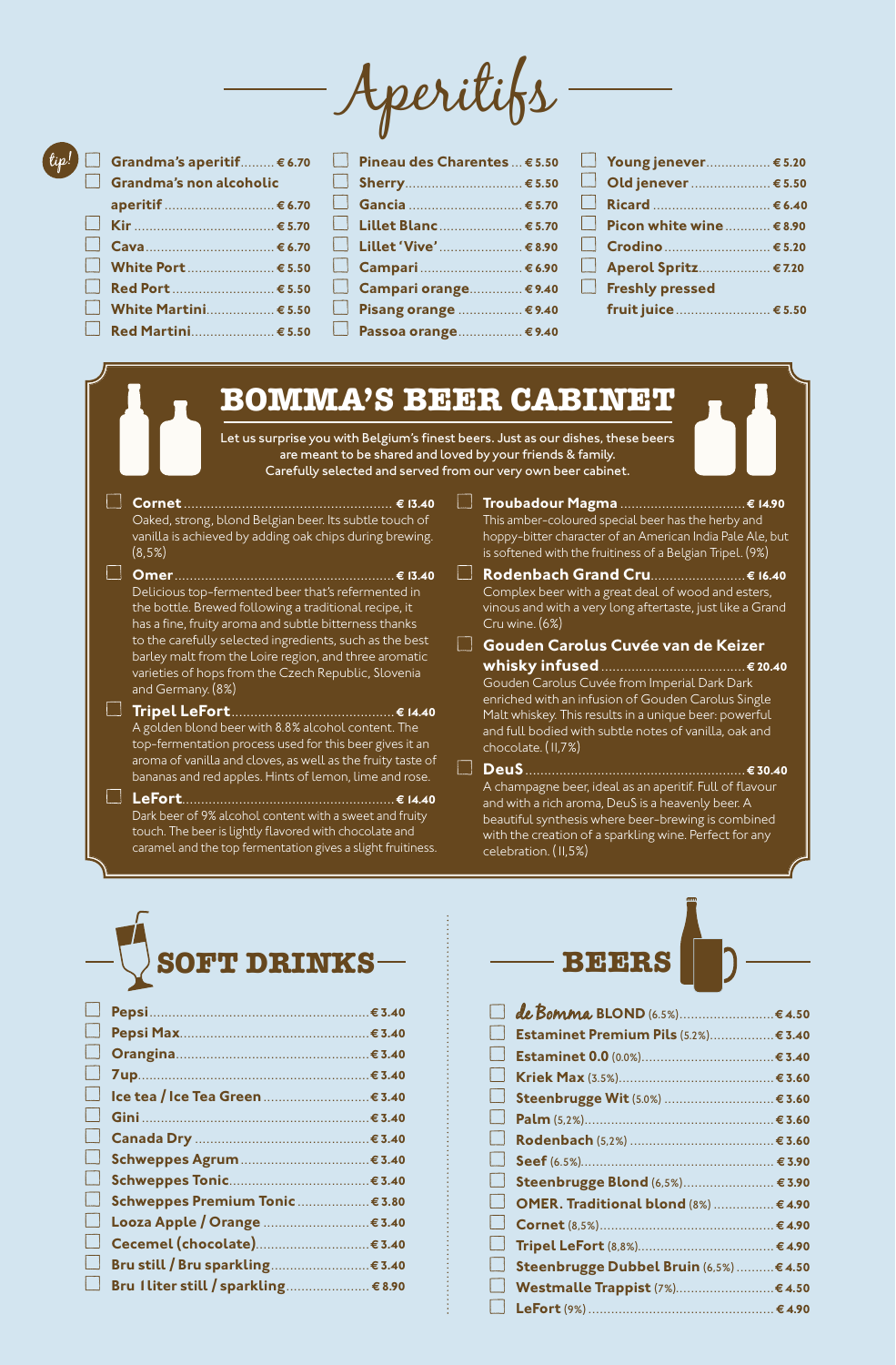# **CHOOSE OUR MENU FORMULA**





### **BEVERAGE PACKAGE**

**Standard € 19.90** 

Grandma's aperitif  $\star$ 

Wine, water & soft drinks

Coffee or tea

**Luxury ¤ 24.90**  (as from four people)

Glass of DeuS sparkling beer ∗

Wine, beer, water & soft drinks Beers 75cl: LeFort, Tripel Le Fort, Omer, Troubadour Blond, Cornet, Rodenbach Grand Cru  $\ast$ 

Glass of Gouden Carolus Whiskey Infused beer  $*$ Coffee or tea

Did you know ...

**that when you submit a photo of a Bomma—this is the Flemish word for 'grandma'—we hang it on the wall for all the world to see? When you submit your photo, we express our thanks with the house aperitif. Let's raise a glass to Bomma's everywhere!**

# **OR COMPOSE YOUR OWN MENU**

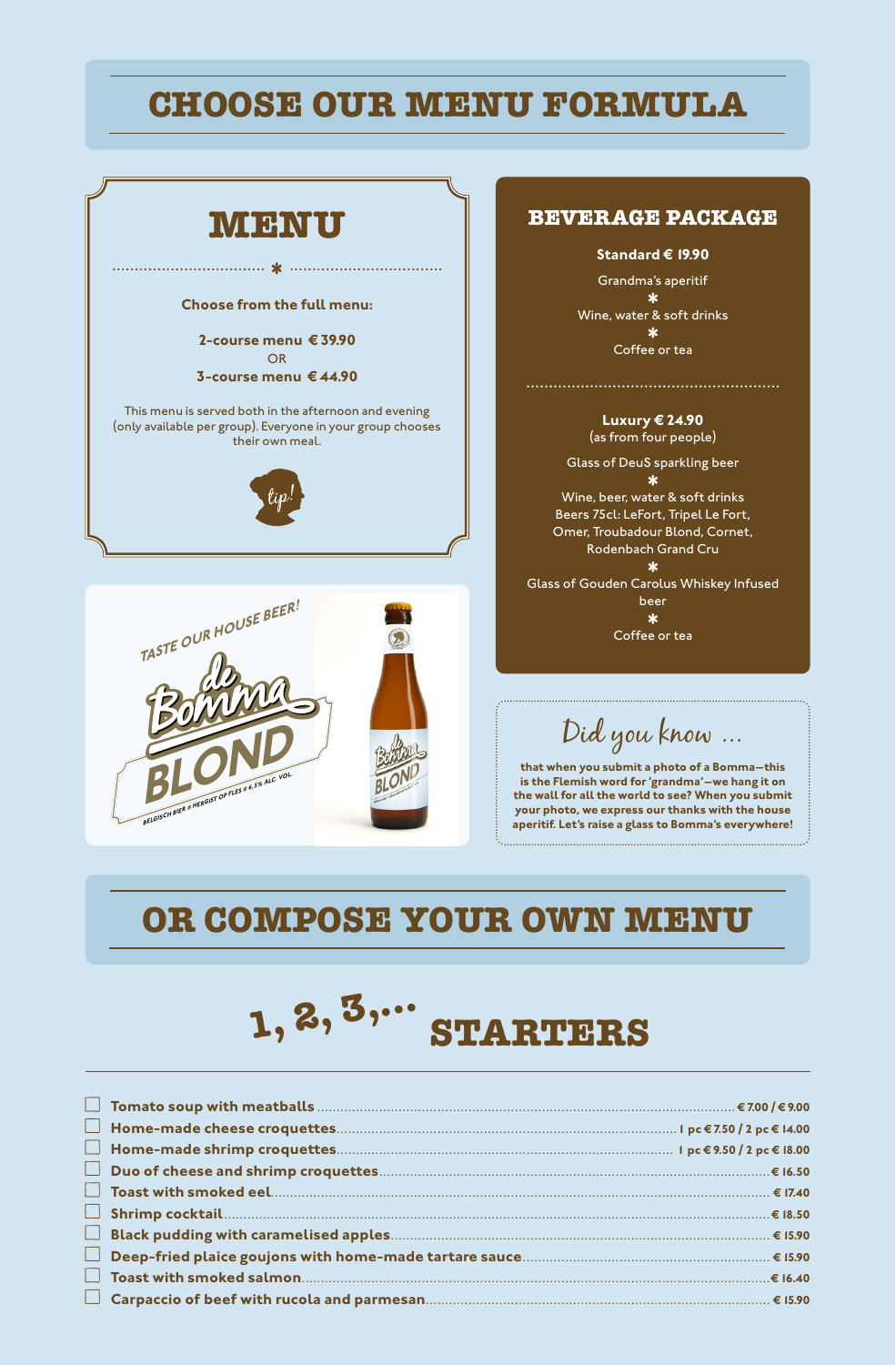# **COMBINE TO SUIT YOUR OWN TASTES**



| □ Chipolata sausages € 15.90 |  |
|------------------------------|--|
|                              |  |
|                              |  |
|                              |  |
|                              |  |
|                              |  |



| Mussels au naturel  € 22.90      |  |
|----------------------------------|--|
| ■ Mussels in white wine  € 23.90 |  |
| <b>Garlic mussels  € 23.90</b>   |  |
| ■ Mussels in cream  € 23.90      |  |
| Mussels "Grandma's"  € 24.90     |  |



# **STEWS**

| $\mathsf I$ Puff pastry filled with chicken, mushrooms,                     |  |
|-----------------------------------------------------------------------------|--|
| meatballs and a white cream sauce € 18.90                                   |  |
| $\Box$ Grandma's rabbit stew with de Bomma BLOND $\epsilon$ 19.90           |  |
| □ Meatballs with celery in tomato sauce € 14.40                             |  |
|                                                                             |  |
| <b>L</b> Pork crepinette (sausage) with bacon and mustard $\dots \in 18.90$ |  |
|                                                                             |  |
| Flemish pork stew with chicory,                                             |  |
|                                                                             |  |
|                                                                             |  |
|                                                                             |  |



| $\Box$ Shrimp tomato $\left(\text{tip}!\right)$ |  |
|-------------------------------------------------|--|

Did you know

**you can share pretty much all of our dishes. And you're welcome to order them in smaller portions for children. This helps reduce waste and means our delicious dishes are the perfect meals for small children and small appetites!**

| <b>POTATO DISHES</b>     | <b>VEGETABLES</b>                  | <b>SAUCES</b>             |
|--------------------------|------------------------------------|---------------------------|
| € 4.20                   | € 4.50                             | € 4.00                    |
| Sautéed potatoes         | <b>Cauliflower in cheese sauce</b> | <b>Pepper cream sauce</b> |
| <b>Chips</b>             | <b>Leeks in cream sauce</b>        | <b>Archiduc sauce</b>     |
| <b>Mash</b>              | <b>Salsify in white sauce</b>      | <b>Curry sauce</b>        |
| Mash of the day          | <b>Sautéed chicory</b>             | <b>Provençal sauce</b>    |
| <b>Potato croquettes</b> | <b>Red cabbage</b>                 | <b>Mustard sauce</b>      |
| <b>Gratin Dauphinois</b> | <b>Peas and carrots</b>            | <b>Béarnaise sauce</b>    |
| <b>Bread</b>             | <b>Mixed salad</b>                 | <b>Choron sauce</b>       |
|                          | <b>Chicory salad</b>               | Cold sauces € 1.00        |
|                          | <b>Tomato salad</b>                |                           |
|                          |                                    |                           |